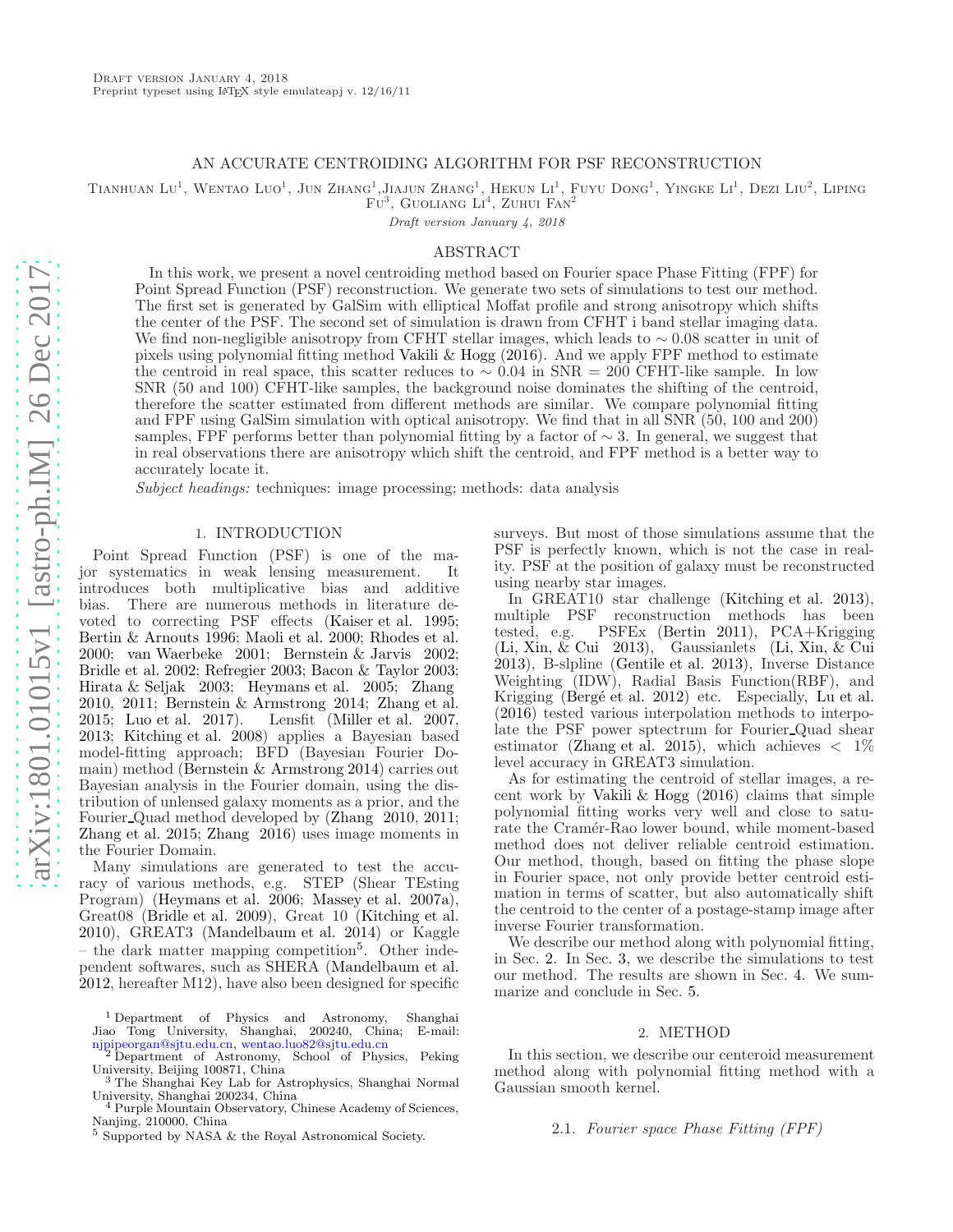

<span id="page-1-1"></span>Fig. 1.— Upper left: perfectly centered star image; Upper right: the phase at each  $(k_x, k_y)$ ; Lower left: off centered star image; Lower right: phase pattern caused by off centering effect.

Given an image  $I(\mathbf{x})$  and its centroid  $\mathbf{x_c}$ . The Fourier transformation of the image is simply

$$
f(\mathbf{k}) = \frac{1}{2\pi} \iint I(\mathbf{x}) e^{-i\mathbf{k}\cdot\mathbf{x}} d\mathbf{x},
$$
 (1)

where  $f(\mathbf{k})$  can be written as

$$
f(\mathbf{k}) = |f(\mathbf{k})| e^{i\angle f(\mathbf{k})}, \qquad (2)
$$

with  $\angle(f)$  as the phase. Given that the centroid of a noise free PSF image  $I(\mathbf{x})$  is defined as

$$
\mathbf{x}_{\rm c} := \frac{\iint \mathbf{x} \, I(\mathbf{x}) \, \mathrm{d}\mathbf{x}}{\iint I(\mathbf{x}) \, \mathrm{d}\mathbf{x}},\tag{3}
$$

we find that the centroid  $\mathbf{x}_c$  in real space corresponds to the slope of phase near  $\mathbf{k} = 0$ , i.e.

$$
\mathbf{x}_{\rm c} = -\nabla \angle f(0). \tag{4}
$$

The proof is shown in the appendix.

In the case that the image is symmetric about the centroid, which is usually the case in the vicinity of the centroid and the image value is real. Then according to the Fourier transformation properties we can deduce that

$$
f(\mathbf{k}) = f(-\mathbf{k}) = f^*(\mathbf{k}).\tag{5}
$$

As a result,  $f(\mathbf{k})$  is also a real function, meaning the imaginary part vanishes and the phase function is zero. Any anisotropy can further introduce none zero imaginary part, which can be reflected by the phase.

Fig. [1](#page-1-1) gives an example of how off-center affect the phase pattern in Fourier space. The phase will be zero if the image is perfectly centered, while there will be stripe pattern caused by off centering effect.

After discretization, the derivative becomes a minimization problem:

$$
\chi^2 = \sum_{\mathbf{k}} w(\mathbf{k}) \left[ \angle \left( f(\mathbf{k}) e^{-i\phi(\mathbf{k})} \right) \right]^2 \tag{6}
$$

where  $f(\mathbf{k}) = f_p(\mathbf{k}) + f_n(\mathbf{k})$  is the Fourier transform of the PSF  $(f_p(\mathbf{k}))$  with noise  $(f_n(\mathbf{k}))$ , and  $\phi(\mathbf{k})$  is the modeled phase pattern of  $f(\mathbf{k})$ , which depends on the PSF  $(f(\mathbf{k}))$ , the centroid  $(\mathbf{x}_c)$ . The observed image is a matrix with real values, so its Fourier transformation satisfies the conditions that are  $f(-\mathbf{k}) = f^*(\mathbf{k})$  and  $\phi(-\mathbf{k}) = -\phi(\mathbf{k}).$ 

For a symmetric PSF. the phase is simply related with the centroids linearly,

$$
\phi = k_x x_c + k_y y_c. \tag{7}
$$

Nevertheless, the higher order anisotropy that shifts centroids, should be fitted with higher order(here we apply 3rd order) polynomial to capture this effect,

$$
\phi = k_x x_c + k_y y_c + \alpha_1 k_x^3 + \alpha_2 k_x^2 k_y + \alpha_2 k_x k_y^2 + \alpha_4 k_y^3, \tag{8}
$$

where  $\{\alpha_1, \alpha_2, \alpha_3, \alpha_4\}$  are free parameters.

In the appendix, We show that the weights bearing the analytical form

$$
w(\mathbf{k}) = \begin{cases} \frac{2|f(\mathbf{k})|^2}{|f_n(\mathbf{k})|^2}, & |f_n(\mathbf{k})| \ll |f_p(\mathbf{k})| \\ 0, & |f_n(\mathbf{k})| \approx |f_p(\mathbf{k})| \end{cases} \tag{9}
$$

can out-weight the noise while preserve as many data points as possible for the fitting.

## 2.2. Polynomial fitting method

We follow [Vakili & Hogg](#page-4-0) [\(2016](#page-4-0)) and apply a fixed Gaussian kernel

$$
k(x) = \frac{1}{2\pi w^2} \exp(-x^2/2w^2).
$$
 (10)

where  $w$  is 1.2 pixels given that the PSF FWHM is 2.8 pixels, to smooth the image before fitting the centroids with 2D polynomial

$$
P(x, y) = a + bx + cy + dx2 + exp + fy2.
$$
 (11)

Only the central  $3 \times 3$  patch around the brightest pixels are used to solve the coefficients  $X = \{a, b, c, d, e, f\}.$ The design matrix A can be constructed as

$$
A = \begin{pmatrix} 1 & x_1 & y_1 & x_1^2 & x_1y_1 & y_1^2 \\ 1 & x_2 & y_2 & x_2^2 & x_2y_2 & y_2^2 \\ \vdots & \vdots & \vdots & \vdots & \vdots & \vdots \\ 1 & x_9 & y_9 & x_9^2 & x_9y_9 & y_9^2 \end{pmatrix} .
$$
 (12)

Then the coefficients can be determined by solving

$$
X = (AT A)^{-1} AT Z
$$
\n(13)

where Z is the pixels of the flattened  $3 \times 3$  patch. The centroids can be then determined by those coefficients.

$$
\begin{pmatrix} x_c \\ y_c \end{pmatrix} = D^{-1} \begin{pmatrix} -b \\ -c \end{pmatrix}, \tag{14}
$$

where  $D = \begin{pmatrix} 2d & e \\ e & 2d \end{pmatrix}$ e 2f ), is the curvature matrix,

## 3. SIMULATIONS

<span id="page-1-0"></span>We simulated two sets of images, one uses GalSim [\(Rowe et al. 2015\)](#page-4-11) and the other is based on Principal Components (PCs) decomposed from CFHT w2 stellar images. The GalSim simulation provides a set of optical effects. The CFHT simulation is for exploring how much shifts caused by the anisotropy in real surveys.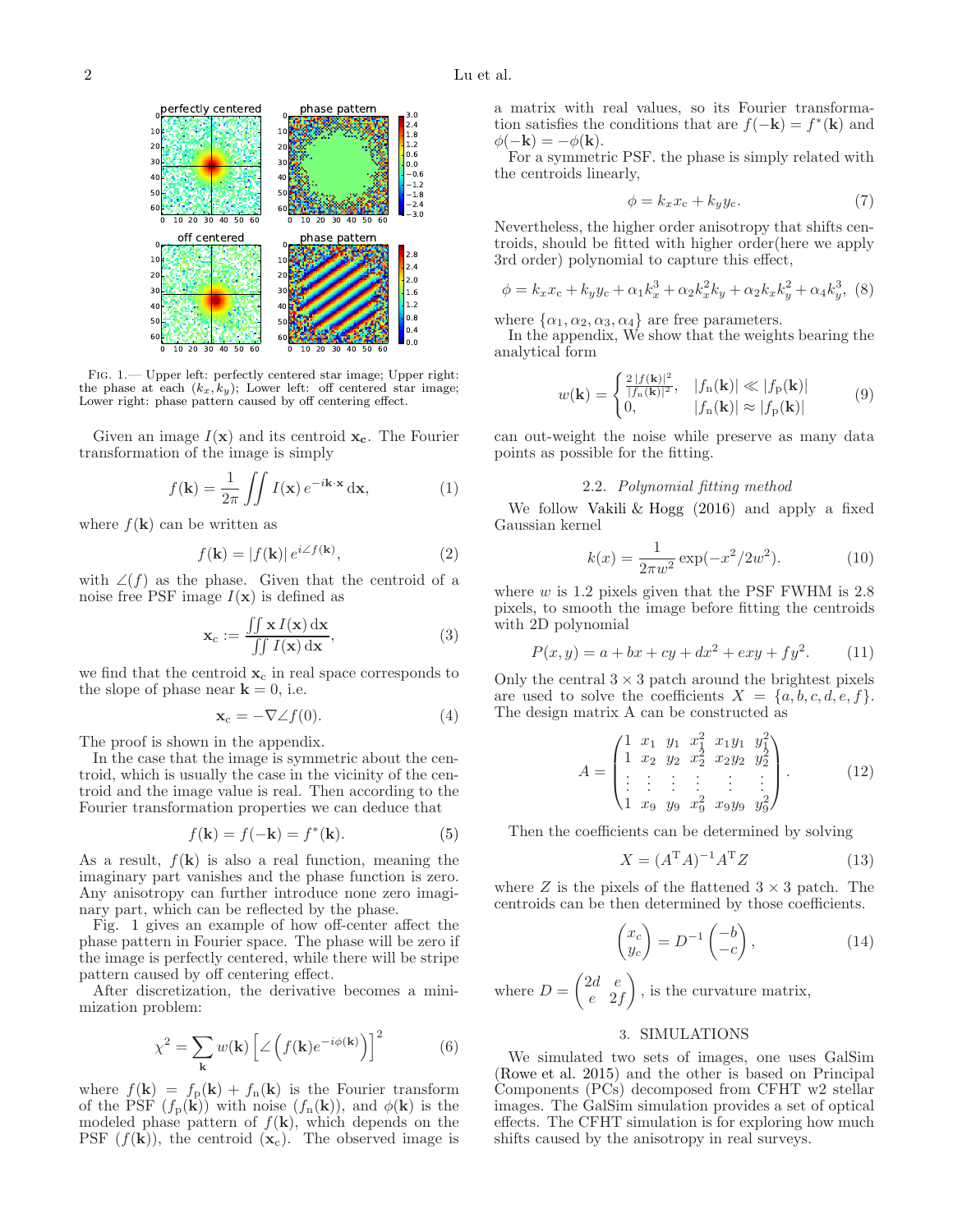

Fig. 2.— This figure demonstrates the effect of coma with 0.07 deviation in y-direction from GalSim.

#### 3.1. GalSim stellar image

We use GalSim to simulate 3 sets of star images with different signal to noise ratio: SNR  $\sim$  50, SNR  $\sim$  100 and SNR  $\sim$  200. The SNR is not strictly 50, 100 or 200 due to the fact that we simulate the images using Exposure Time Calculator (ETC) from a uniform magnitude distribution centered at each SNR.

We apply Moffat profile for all the stellar images, and uniform distribution for the  $r_d$  and  $\beta$  in

$$
I(r) = \left(1 + \frac{r^2}{r_d^2}\right)^{-\beta},
$$
\n(15)

where  $I(r)$  is the 2D brightness distribution. After we generate the stellar images, we shift the centers using two uniform distributions from  $-0.5$  to 0.5 to each image as input centroid value. Then we convolve the images with optical anisotropy effect coma as shown in Fig. 2. We exaggerate this effect for better illustration, in fact, it is hard to be noticed by visual inspection. Finally we add Gaussian noise using GalSim to simulate difference SNR stellar images. Noise and randomly oriented optical anisotropy contribute more dispersion to the centroid of the image.

## 3.2. CFHT w2 stellar image

In real observations, atmospheric seeing dilutes the observed objects and introduce extra ellipticity and shift on centroid. The background sky also shifts the centroid randomly. For high SNR images, the centroid-shifting mechanism is dominated by atmospheric seeing. An accurate centroid estimation method should be designed to capture this shifting and correct for it.

In this simulation, we focus on testing this high order centroid shifting effect based on real data from CFHTLens survey field w2, which contains 7 exposures, with 10 minutes exposure for each.

The procedure of this simulation is described as follows:

• Select all the stellar images with SNR  $> 100$  and without saturation from CFHT w2 area, there are  $\sim 600,000$  stars in total.



<span id="page-2-0"></span>Fig. 3.— The first six Principal Components(PCs) from CFHT w2 stellar images.



FIG. 4.— The left panel is the PSF simulated by GalSim and the right panel is the CFHT-like PSF.

- <span id="page-2-1"></span>• Extract components using PCA without centroiding.
- Generate 10,000 stellar images using the first 16 PCs, the coefficients of the PCs are randomly drawn from the parent distribution of the original images.
- Calculate the centroid using brightness weighted moments using

$$
\mathbf{x}_0 = \frac{\iint \mathbf{x} \, I(\mathbf{x}) \, \mathrm{d}\mathbf{x}}{\iint I(\mathbf{x}) \, \mathrm{d}\mathbf{x}} \,. \tag{16}
$$

to be the reference. This can be considered as the real input center when there is no noise.

The first 6 PCs decomposed from CFHT w2 stellar images are shown in Fig. [3.](#page-2-0) We preserve the dipoles by not centroiding the postage stamp images so that the asymmetry can be directly reconstructed by the dipoles.

We display the images from two simulations in Fig. [4.](#page-2-1) The right panel is the PSF from GalSim simulation and the left one is CFHT-like simulation. Despite of the anisotropy effect added to GalSim PSFs, we still can not observe its existence by visual inspection.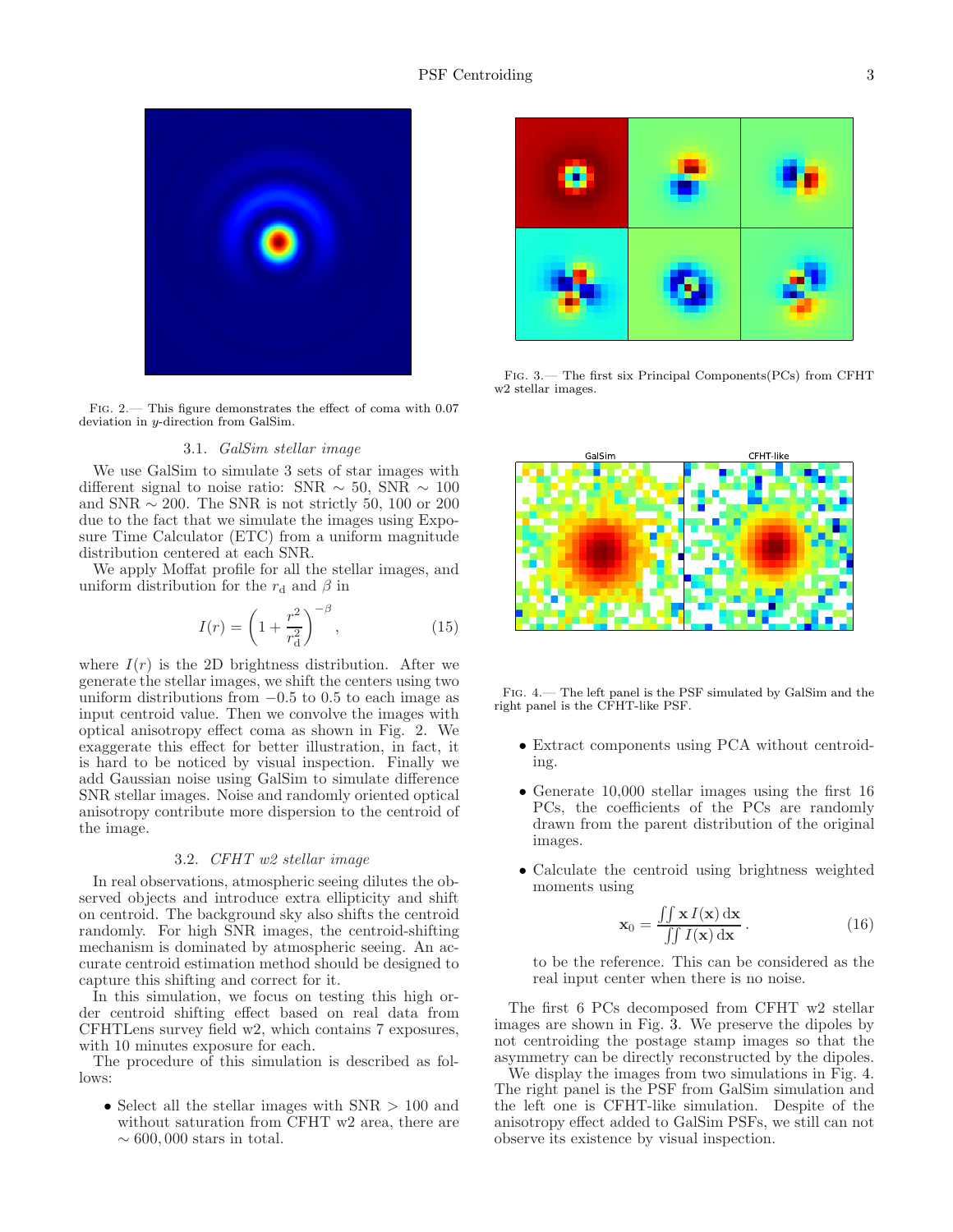### 4. RESULTS

<span id="page-3-22"></span>We demonstrate the performance of three centroiding methods Fig. [5,](#page-4-12) i.e. polynomial fitting, 1st order phase fitting and 3rd order phase fitting based on two simulations. The top three panels show the results from Gal-Sim simulation, the bottom three are from CFHT-like simulation. From left to right, the  $SNR = 50, 100, 200$ respectively.

In general, 1st order FPF is already better than polynomial fitting in both simulations, and 3rd FPF is significantly improves the centroid estimation. In CFHT-like  $SNR = 50$  simulation, all three methods perform similarly due to the fact that the sky background noise dominates the scatter budget. The quantitative comparison is listed in Table. [1.](#page-3-24)

<span id="page-3-24"></span>TABLE 1 THE CENTROIDING SCATTER COMPARISON IN UNIT OF PIXEL.

| Simulation | <b>SNR</b>       | Polynomial                 | 1st order<br>FPF           | 3rd order<br>FPF           |
|------------|------------------|----------------------------|----------------------------|----------------------------|
| Galsim     | 50<br>100        | 0.3569<br>0.3525           | 0.2350<br>0.2336           | 0.1559<br>0.1127           |
|            | 200              | 0.3562                     | 0.2396                     | 0.1105                     |
| CFHT-like  | 50<br>100<br>200 | 0.0877<br>0.0762<br>0.0740 | 0.0814<br>0.0601<br>0.0592 | 0.0891<br>0.0495<br>0.0377 |

In GalSim simulation, where the optical anisotropy dominates the scatter budget, the scatter from 3rd order FPF is ∼ 3 times smaller than that from polynomial fitting in all SNR branches.

In CFHT-like simulation, the performance of three methods are similar in  $SNR = 50$  branch. For  $SNR =$ 100 branch, which are often used in real analysis, the scatter from 3rd order FPF is  $\sim$  1.5 smaller than that from polynomial fitting. This difference expands to  $\sim 2.0$ for  $SNR = 200$  branch.

In the CFHT-like simulation, the performance of three methods are similar in  $SNR = 50$  branch. As we increase SNR to 100, which is closer to those in real measurements, the scatter from 3rd order FPF is  $\sim 1.5$  smaller than that from polynomial fitting. This difference expands to  $\sim 2.0$  for SNR = 200 branch. As the effect of noise drops, 3rd order FPF has a better and better per-

<span id="page-3-5"></span>Bacon, D. J., & Taylor, A. N. 2003, MNRAS, 344, 1307<br>Bergé, J., Price, S., Amara, A., & Rhodes, J. 2012, MNRAS, 419,

- <span id="page-3-20"></span>2356
- <span id="page-3-17"></span>Bertin, E. 2011, Astronomical Data Analysis Software and Systems XX, 442, 435
- 
- 
- 
- <span id="page-3-8"></span><span id="page-3-1"></span>
- <span id="page-3-3"></span>Bernstein, G. M., & Jarvis, M. 2002, AJ, 123, 583<br>Bernstein, G. M., & Armstrong, R. 2014, MNRAS, 438, 1880<br>Bernstein, G. M., & Armstrong, R. 2014, MNRAS, 438, 1880<br>Bertin, E., & Arnouts, S. 1996, A&AS, 117, 393<br>Bridle, S. Shapes of Galaxies and their Dark Halos, 38
- <span id="page-3-12"></span><span id="page-3-4"></span>Bridle, S., Shawe-Taylor, J., Amara, A., et al. 2009, Annals of Applied Statistics, 3,6
- Gentile, M., Courbin, F., & Meylan, G. 2013, A&A, 549, A1
- <span id="page-3-19"></span>Heymans, C., Brown, M., Heavens, A., et al. 2004, MNRAS, 347,
- 895 Heymans, C., Brown, M. L., Barden, M., et al. 2005, MNRAS,
- <span id="page-3-7"></span>361, 160 Heymans, C., Van Waerbeke, L., Bacon, D., et al. 2006, MNRAS,
- <span id="page-3-11"></span>368, 1323

formances relative to polynomial fitting, due to its ability to accurately capture higher order anisotropy features.

It can be further illustrated by the GalSim simulation, where higher order anisotropy dominates the scatter budget. In all SNR branches, the scatter from 3rd order FPF is ∼ 3 times smaller than that from polynomial fitting.

#### 5. SUMMARY AND DISCUSSION

<span id="page-3-23"></span>Centroiding is the first and important procedure for PSF reconstruction. An accurate PSF reconstruction further affects shear measurement. We develop our centroid estimation method in Fourier space – 3rd order FPF.

In GalSim simulation, the centroiding shift is dominated by optical anisotropy. The scatter of 3rd order FPF are smaller than polynomial fitting method by a factor of  $\sim$  2 to  $\sim$  3, from SNR = 50 to SNR = 200 branch.

In CFHT-like simulation, where the higher order anisotropy is much smaller than GalSim simulation, we found that for the  $SNR = 50$  images, background noise dominate the scatter, while for the  $SNR = 200$ , optical anisotropy play a major role for this scatter. Therefore 3rd order FPF performs similarly in SNR = 50 branch, but with half the scatter of polynomial fitting method in  $SNR = 200$  branch.

Therefore, we conclude that 3rd order FPF method is so far the most accurate estimation in centroiding. The scatter caused by noise can not well corrected for any methods, but for scatter introduced by optical anisotropies, 3rd order FPF can capture the shift precisely. This is very important for weak lensing measurements.

This work was supported by the following programs; NSFC (Nos. 11503064), Shanghai Natural Science Foundation, Grant No. 15ZR1446700. JZ is supported by the NSFC grants (11673016, 11433001, 11621303) and the National Key Basic Research Program of China (2015CB857001). L.P.F. acknowledges the support from NSFC grant 11333001 and 11673018, STCSM grants 13JC1404400 and 16R1424800, SHNU grant DYL201603.

This work was also supported by the High Performance Computing Resource in the Core Facility for Advanced Research Computing at Shanghai Astronomical Observatory.

#### REFERENCES

- <span id="page-3-6"></span>
- 
- <span id="page-3-10"></span><span id="page-3-0"></span>
- Hirata, C., & Seljak, U. 2003, MNRAS, 343, 459<br>Kaiser, N., Squires, G., & Broadhurst, T. 1995, ApJ, 449, 460<br>Kaiser, N. 2000, ApJ, 537, 555<br>Kitching, T. D., Miller, L., Heymans, C. E., van Waerbeke, L., &<br>Heavens, A. F. 20
- <span id="page-3-13"></span>Kitching, T., Balan, S., Bernstein, G., et al. 2010, arXiv:1009.0779 Kilbinger, M., Fu, L., Heymans, C., et al. 2013, MNRAS, 430, 2200
- <span id="page-3-18"></span>Li, G., Xin, B., & Cui, W. 2013, Astrophysics from Antarctica, 288, 306
- <span id="page-3-21"></span>
- <span id="page-3-9"></span>
- <span id="page-3-16"></span>
- Lu, T., Zhang, J., Dong, F., et al. 2016, arXiv:1610.09828<br>Luo, W., Yang, X., & Zhang, J. 2017, ApJ, 836, 1<br>Kitching, T. D., Rowe, B., Gill, M., et al. 2013, ApJS, 205, 12<br>Mandelbaum, R., Hirata, C. M., Leauthaud, A., Mass
- <span id="page-3-15"></span><span id="page-3-14"></span>Rhodes, J. 2012, MNRAS, 420, 1518 Mandelbaum, R., Rowe, B., Bosch, J., et al. 2014, ApJS, 212, 5 Mandelbaum, R., Rowe, B., Armstrong, R., et al. 2015, MNRAS,
- <span id="page-3-2"></span>450, 2963 Maoli, R., Mellier, Y., van Waerbeke, L., et al. 2000, The
	- Messenger, 101, 10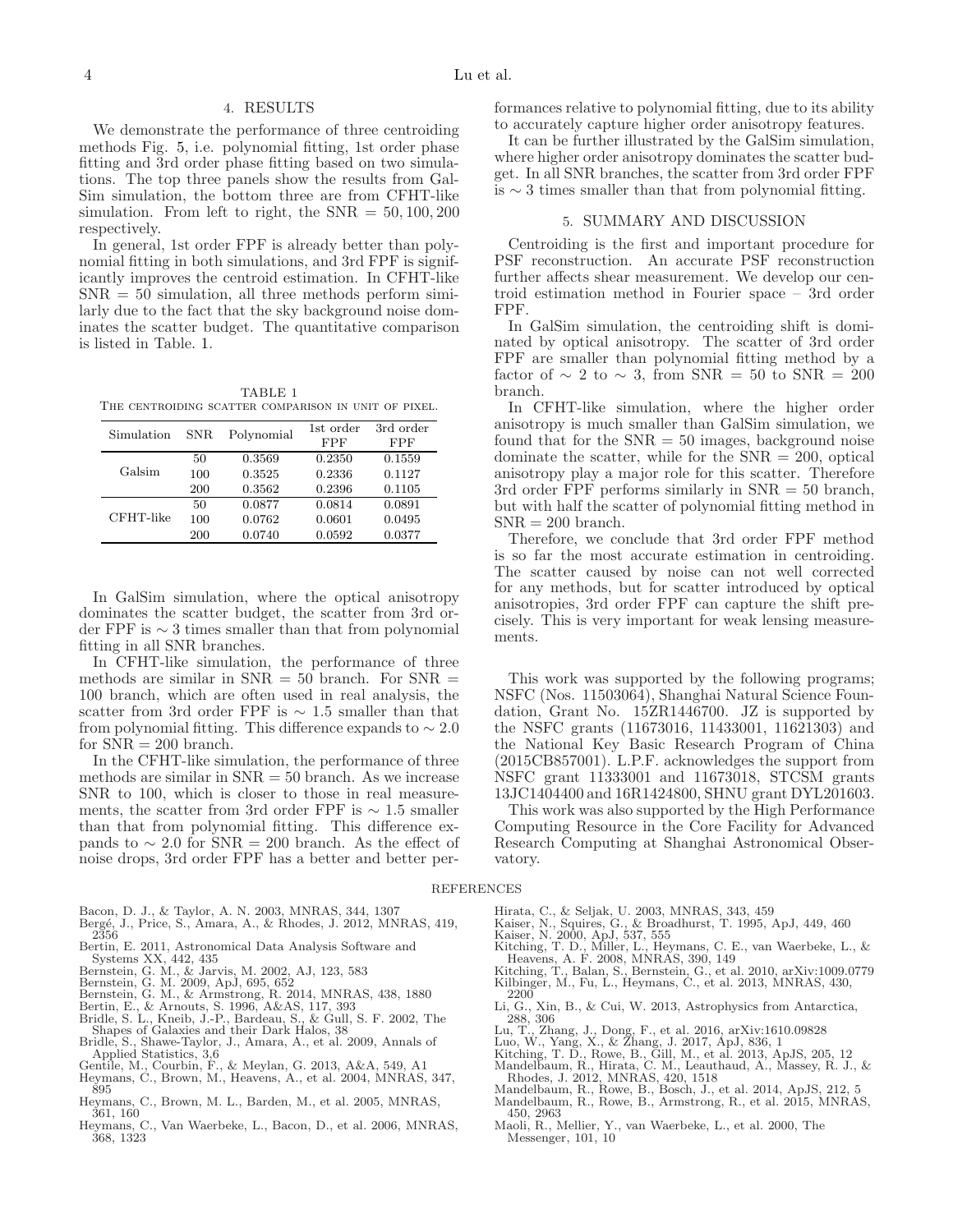

<span id="page-4-12"></span>Fig. 5.— Upper panel: Galsim simulation; Lower panel: CFHT w2 simulation. The red, green and blue lines denote one sigma scatter of polynomial, 1st order FPF and 3rd order FPF centroiding method. The histograms are the residual distribution of centroids in x,y directions respectively.

<span id="page-4-10"></span>Massey, R., Rhodes, J., Leauthaud, A., et al. 2007a, ApJS, 172, 239

- <span id="page-4-7"></span>Miller, L., Kitching, T. D., Heymans, C., Heavens, A. F., & van Waerbeke, L. 2007, MNRAS, 382, 315 Miller, L., Heymans, C., Kitching, T. D., et al. 2013, MNRAS, 429, 2858
- <span id="page-4-8"></span>Refregier, A. 2003, ARA&A, 41, 645
- <span id="page-4-3"></span>
- Refregier, A., Amara, A., Kitching, T. D., et al. 2010, arXiv:1001.0061
- <span id="page-4-1"></span>Rhodes, J., Refregier, A., & Groth, E. J. 2000, ApJ, 536, 79 Rhodes, J. D., Massey, R. J., Albert, J., et al. 2007, ApJS, 172, 203

<span id="page-4-11"></span>Rowe, B. T. P., Jarvis, M., Mandelbaum, R., et al. 2015,

- <span id="page-4-0"></span>
- Astronomy and Computing, 10, 121<br>
Vakili, M., & Hogg, D. W. 2016, arXiv:1610.05873<br>
van Waerbeke, L. 2001, Cosmological Physics with Gravitational<br>
Lensing, 165<br>
Zhang, J. 2010, MNRAS, 403, 673
- <span id="page-4-2"></span>
- <span id="page-4-4"></span>
- <span id="page-4-5"></span>Zhang, J. 2011, JCAP, 11, 041 Zhang, J., Luo, W., & Foucaud, S. 2015, JCAP, 1, 024 Zhang, J 2016, National Science Review, 3, 159-164
- <span id="page-4-9"></span><span id="page-4-6"></span>

# APPENDIX

# A. CENTROID OF A PSF IMAGE IN FOURIER SPACE

First, we calculate the derivative of  $f(\mathbf{k})$  with respect to  $k_x$  at  $\mathbf{k} = 0$ :

<span id="page-4-13"></span>
$$
\frac{\partial}{\partial k_x}\Big|_{\mathbf{k}=0} f(\mathbf{k}) = \frac{\partial}{\partial k_x}\Big|_{\mathbf{k}=0} \left\{ \frac{1}{2\pi} \iint I(\mathbf{x}) e^{-i\mathbf{k}\cdot\mathbf{x}} d\mathbf{x} \right\}
$$

$$
= \frac{\partial}{\partial k_x}\Big|_{k_x=0} \left\{ \frac{1}{2\pi} \iint I(x,y) e^{-ik_x x} dxdy \right\}
$$

$$
= \frac{1}{2\pi} \iint I(x,y) \frac{\partial}{\partial k_x}\Big|_{k_x=0} e^{-ik_x x} dxdy
$$

$$
= -\frac{i}{2\pi} \iint I(x,y) x dxdy
$$

$$
= -ix_c \frac{1}{2\pi} \iint I(x,y) dxdy,
$$

$$
= -if(0) x_c. \tag{A1}
$$